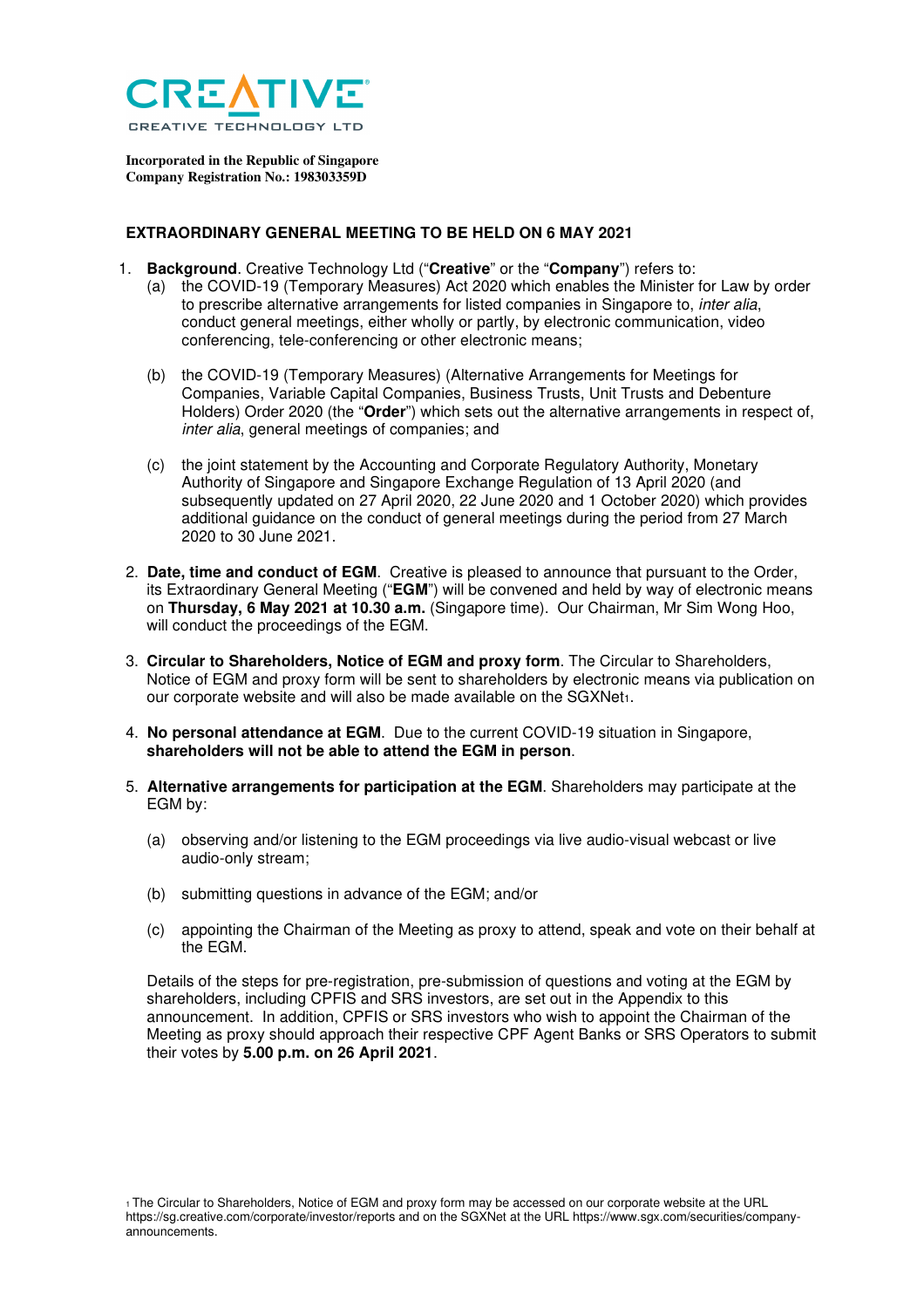- 6. **Persons who hold shares through relevant intermediaries**. Persons who hold Creative shares through relevant intermediaries (as defined in section 181 of the Companies Act, Chapter 50), other than CPFIS and SRS investors, and who wish to participate in the EGM by:
	- (a) observing and/or listening to the EGM proceedings via live audio-visual webcast or live audio-only stream;
	- (b) submitting questions in advance of the EGM; and/or
	- (c) appointing the Chairman of the Meeting as proxy to attend, speak and vote on their behalf at the EGM,

should contact the relevant intermediary through which they hold such shares as soon as possible in order for the necessary arrangements to be made for their participation in the EGM.

- 7. **Circular to Shareholders**. The Circular to Shareholders will be published on our corporate website, and may be accessed at the URL https://sg.creative.cm/corporate/investor/reports. It will also be made available on the SGX website at the URL https://www.sgx.com/securities/companyannouncements.
- 8. **Key dates/deadlines**. In summary, the key dates/deadlines which shareholders should take note of are set out in the table below:

| <b>Key dates</b>           | <b>Actions</b>                                                                                                                                                                                                                                                                                                                                                                                                                                                                                                                                                                         |
|----------------------------|----------------------------------------------------------------------------------------------------------------------------------------------------------------------------------------------------------------------------------------------------------------------------------------------------------------------------------------------------------------------------------------------------------------------------------------------------------------------------------------------------------------------------------------------------------------------------------------|
| 13 April 2021              | Shareholders may begin to pre-register at https://sg.creative.com/egm<br>for live audio-visual webcast/live audio-only stream of the EGM<br>proceedings.                                                                                                                                                                                                                                                                                                                                                                                                                               |
| 26 April 2021<br>5:00 p.m. | Deadline for CPFIS or SRS investors who wish to appoint the<br>Chairman of the Meeting as proxy to approach their respective CPF<br>Agent Banks or SRS Operators to submit their votes.                                                                                                                                                                                                                                                                                                                                                                                                |
| 3 May 2021<br>10.30 a.m.   | Deadline for shareholders to:<br>• pre-register for live audio-visual webcast/live audio-only stream of<br>the EGM proceedings; and<br>• submit proxy forms.                                                                                                                                                                                                                                                                                                                                                                                                                           |
| 5 May 2021<br>10.30 a.m.   | Authenticated shareholders will receive an email which will contain<br>unique user credentials and instructions on how to access the live<br>audio-visual webcast and live audio-only stream of the EGM<br>proceedings (the "Confirmation Email").<br>Shareholders who do not receive the Confirmation Email by 10.30<br>a.m. on 5 May 2021, but have registered by the 3 May 2021<br>deadline, should contact our Share Registrar, Boardroom Corporate<br>& Advisory Pte Ltd, at +65 6230 9580/6 before 5.30 p.m. on 5 May<br>2021 or between 8.30 a.m. and 10.30 a.m. on 6 May 2021. |
| 6 May 2021<br>10.30 a.m.   | Click on the link in the Confirmation Email and follow the<br>instructions to access the live audio-visual webcast of the<br>EGM proceedings; or<br>Call the toll-free telephone number and follow the instructions<br>$\bullet$<br>in the Confirmation Email to access the live audio-only stream<br>of the EGM proceedings.                                                                                                                                                                                                                                                          |

9. **Important reminder. Due to the constantly evolving COVID-19 situation in Singapore, we may be required to change our arrangements for the EGM at short notice. Shareholders should check our corporate website at the URL https://sg.creative.com/corporate/reports or SGXNet at the URL https://www.sgx.com/securities/company-announcements for the latest updates on the status of the EGM.**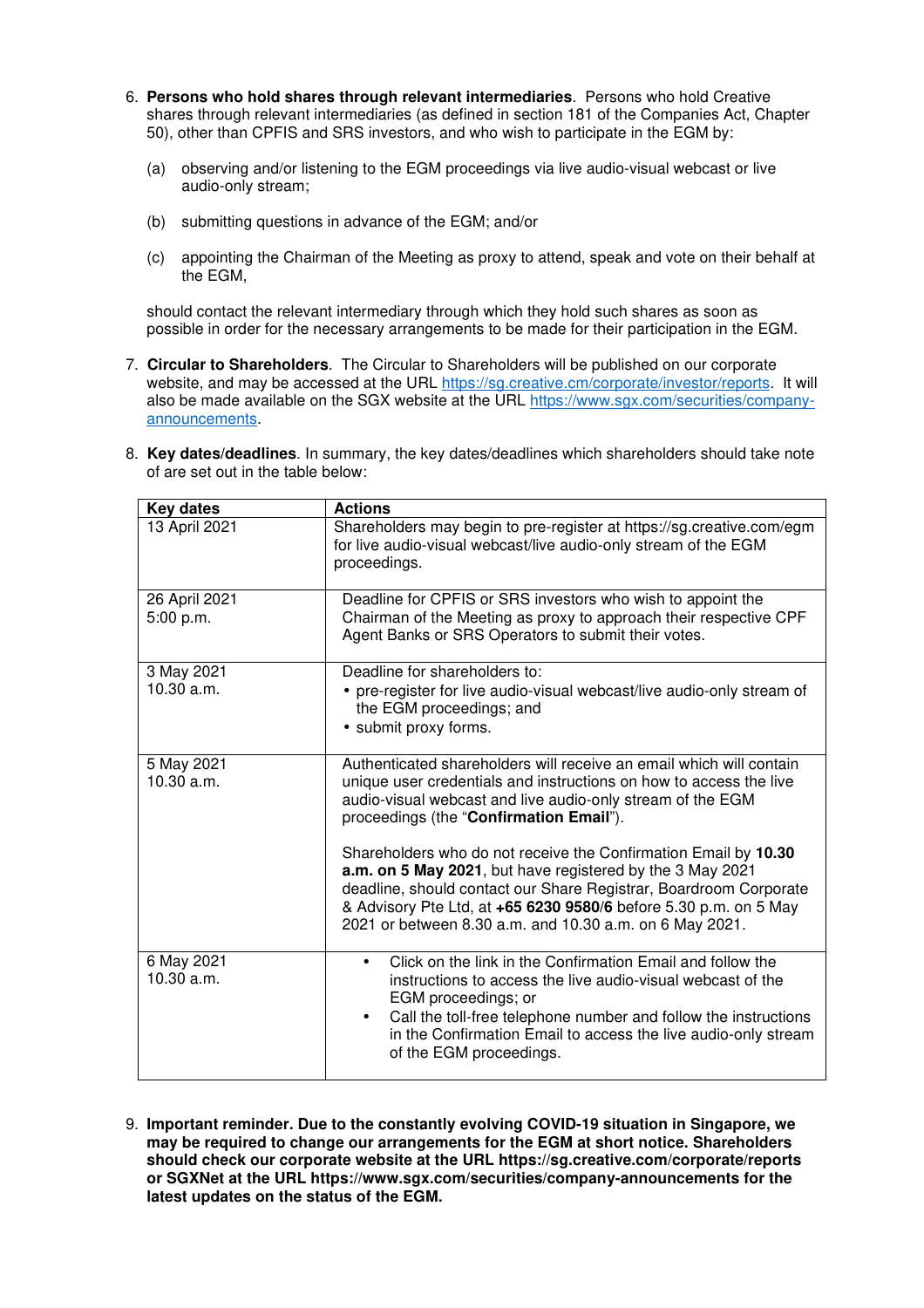Creative would like to thank all shareholders for their patience and co-operation in enabling us to hold our EGM with the optimum safe management measures amidst the current COVID-19 pandemic.

By Order of the Board

Ng Keh Long Company Secretary Creative Technology Ltd

13 April 2021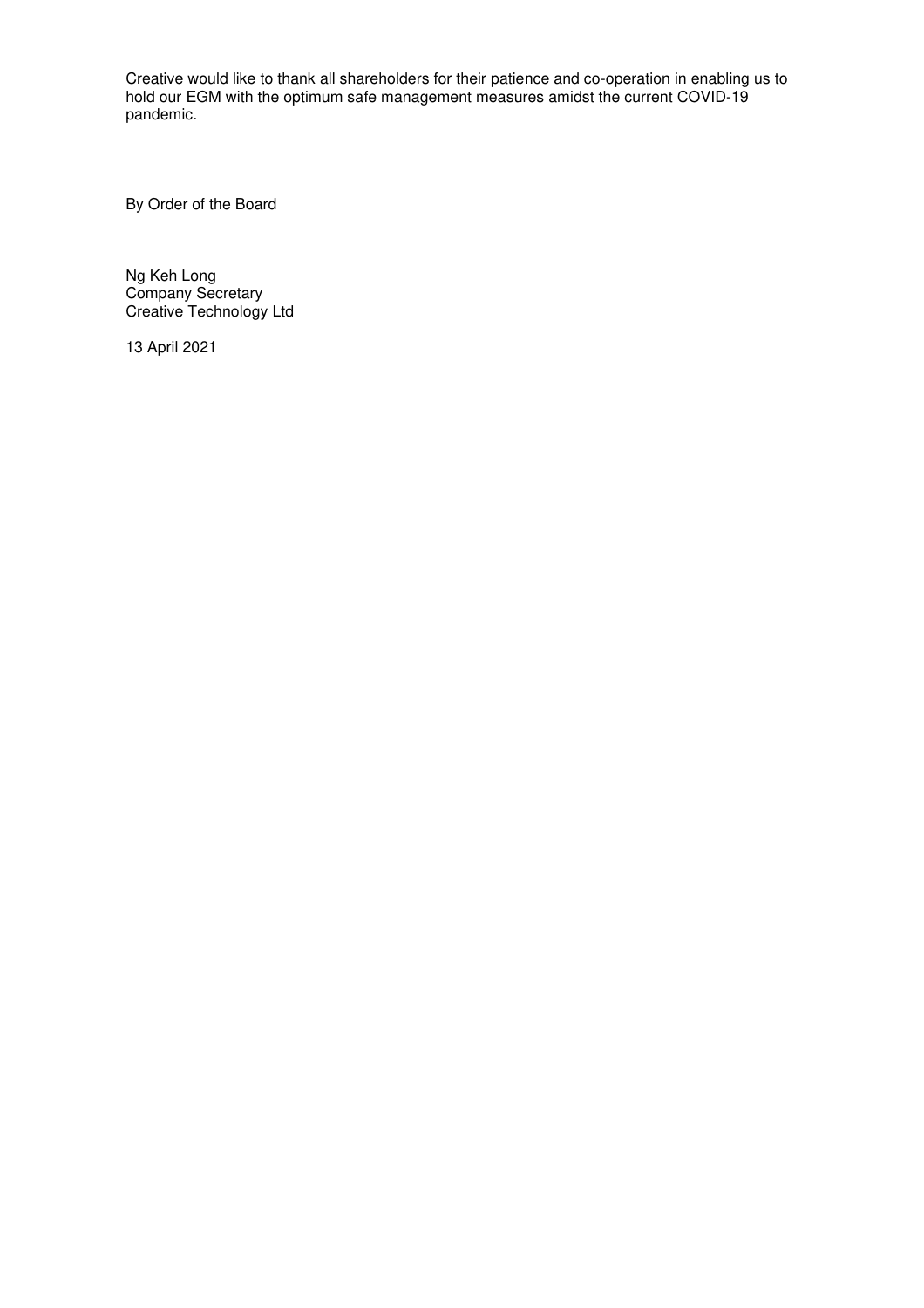## **APPENDIX**

## **Steps for pre-registration, pre-submission of questions and voting at the EGM**

Shareholders will be able to observe and/or listen to the EGM proceedings through a live audiovisual webcast or live audio-only stream via their mobile phones, tablets or computers, submit questions in advance of the EGM and vote by appointing the Chairman of the Meeting as proxy to attend, speak and vote on their behalf at the EGM.

To do so, they will need to complete the following steps:

| No. | <b>Steps</b>                   | Details                                                                                                                                                                                                                                                                                                                     |
|-----|--------------------------------|-----------------------------------------------------------------------------------------------------------------------------------------------------------------------------------------------------------------------------------------------------------------------------------------------------------------------------|
| 1.  | Pre-registration               | Shareholders, including CPFIS and SRS investors, can pre-<br>register at the pre-registration website at<br>https://sg.creative.com/egm from 13 April 2021 till 10.30 a.m.<br>on 3 May 2021 to enable Creative to verify their status as<br>shareholders.                                                                   |
|     |                                | Following the verification, authenticated shareholders will receive<br>an email by 10.30 a.m. on 5 May 2021. The email will contain<br>unique user credentials and instructions on how to access the live<br>audio-visual webcast and live audio-only stream of the EGM<br>proceedings.                                     |
|     |                                | Shareholders who do not receive an email by 10.30 a.m. on 5 May<br>2021, but have registered by the 3 May 2021 deadline, should<br>contact our Share Registrar, Boardroom Corporate & Advisory<br>Services Pte Ltd, at +65 6230 9580/6 before 5.30 p.m. on 5 May<br>2021 or between 8.30 a.m. and 10.30 a.m. on 6 May 2021. |
| 2.  | Submit questions in<br>advance | Shareholders will not be able to ask questions at the EGM live<br>during the webcast or audio-stream, and therefore it is<br>important for shareholders to pre-register and submit their<br>questions in advance of the EGM.                                                                                                |
|     |                                | Submission of questions. Shareholders, including CPFIS and<br>SRS investors, can submit questions related to the resolution to be<br>tabled for approval at the EGM to the Chairman of the Meeting, in<br>advance of the EGM, in the following manner:                                                                      |
|     |                                | (a) Via pre-registration website. Shareholders who pre-register<br>to observe and/or listen to the EGM proceedings may submit<br>their questions via the pre-registration website at<br>https://sg.creative.com/egm.                                                                                                        |
|     |                                | (b)<br>Via email. Shareholders may submit their questions via email<br>to EGM2021@creative.com.                                                                                                                                                                                                                             |
|     |                                | By post. Shareholders may submit their questions by post to<br>(c)<br>the Company's Share Registrar, Boardroom Corporate &<br>Advisory Services Pte Ltd, at 50 Raffles Place #32-01,<br>Singapore Land Tower, Singapore 048623.                                                                                             |
|     |                                | When sending in your questions via email or by post, please also<br>provide us with the following details:                                                                                                                                                                                                                  |
|     |                                | your full name;                                                                                                                                                                                                                                                                                                             |
|     |                                | your address; and                                                                                                                                                                                                                                                                                                           |
|     |                                | the manner in which you hold shares in Creative (e.g., via<br>CDP, CPFIS/SRS and/or scrip).                                                                                                                                                                                                                                 |
|     |                                | <b>Deadline to submit questions.</b> All questions must be submitted by<br>5:00 p.m. on 28 April 2021 in order to give the Company sufficient<br>time to process and address the substantial and relevant ones.                                                                                                             |